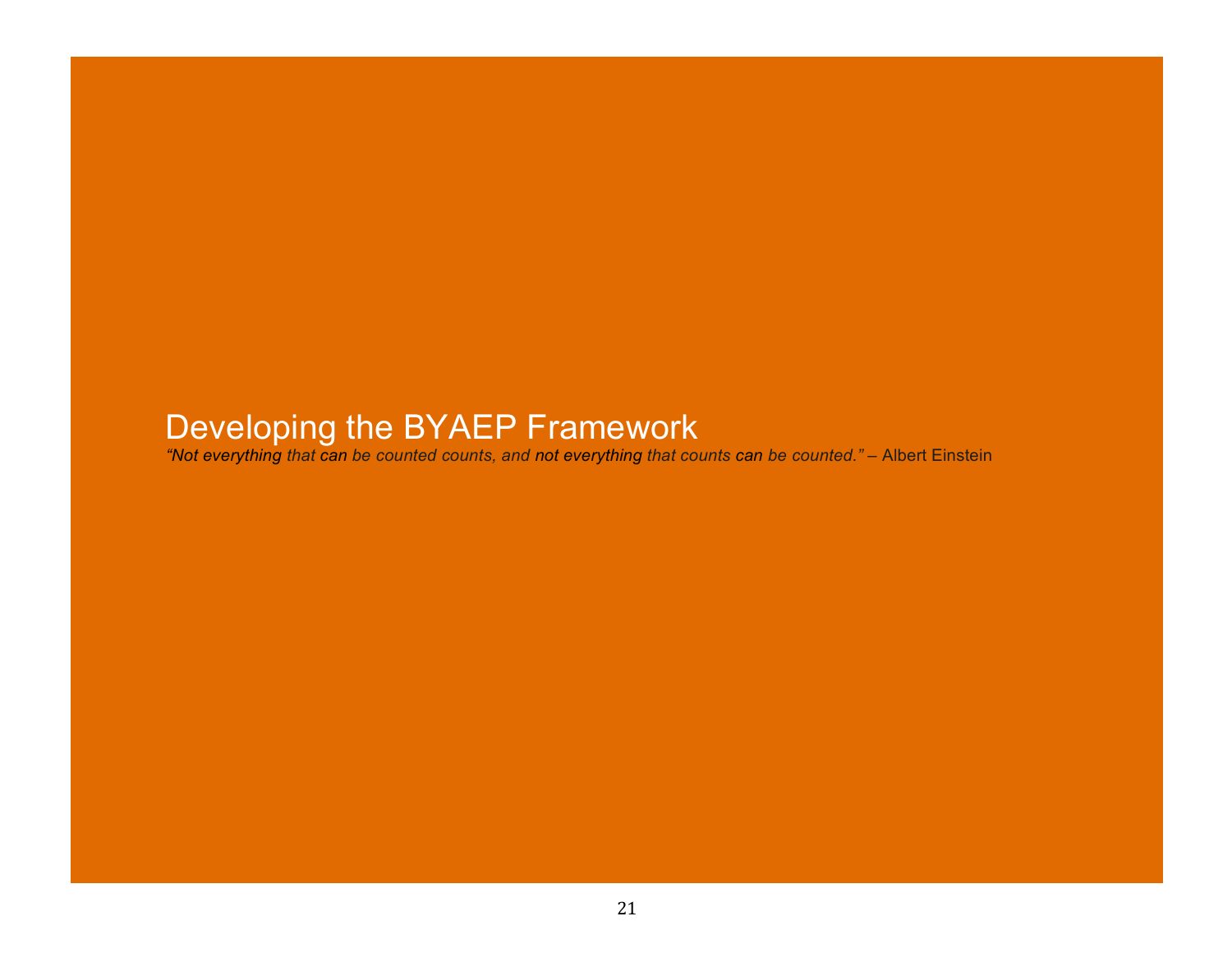For many of us in the youth arts field, evaluation strategies have felt particularly foreign. As artists, we have struggled with how to prove "success" that connects with the integrity, depth, and breadth of the work we do. Evaluation methods that "divide" and "attack" seem to do little and can even hinder us in understanding the relationships and wholeness we are often trying to create. Compare here the quote of the "evaluator" with the quote of the "artist," Hans Hofmann:

*"Evaluation theories are like military strategies and tactics; methods are like military weapons and logistics...The good commander needs to know strategy and tactics to deploy weapons properly or to organize logistics in different situations. The good evaluator needs theories for the same reasons in choosing and employing methods." (*Mark, 2005, p. 2)

*"We speak of the mood we experience when looking at a landscape. This mood results from the relation of certain things rather than from their separate actualities. This is because objects do not in themselves possess the total effect they give when interrelated.*" (Hofmann, 1967, p. 68)

As artists, we clearly see that most often, there are no truly separate parts in a whole. Things exist in relation to others around them and to try to separate, quantify, and analyze them often feels forced and untrue. There are often competing desires, philosophies, and strategies when one is asked to evaluate the arts and arts programs; finding a middle ground that can give justice to the complex relational work that we do has been quite difficult.

### The Sacred Bundle and The Logic Model

*"The goal of evaluating is getting the answers to the right questions."* – H. Mark Smith, Massachusetts Cultural Council

Our first step in designing evaluation tools was to begin to discuss the questions themselves. In the Summer 2005 issue of the *Evaluation Exchange*, John Bare of the Arthur M. Blank Family Foundation wrote an article entitled "Evaluation and the Sacred Bundle." This article invited nonprofits to simply,

#### *"Measure what you value and others will value what you measure." (*p. 6)

We found that the first step in exploring evaluation and developing the BYAEP Framework was figuring out our own "sacred bundle." Bare describes the custom of North American indigenous tribes preserving their culture through items wrapped up in a pouch, or "sacred bundle." When the bundle was unwrapped, stories were told that strengthened their identity, history, and core values. A sacred bundle can be thought of as the things that an organization values so dearly that it is willing to take the time to track, assess, and refine what is needed to understand them more deeply. If we were to invest three years in an evaluation project, we wanted to be sure that it would convey our values, help us to better understand our programs, and enable us to plan for our future by making betterinformed decisions.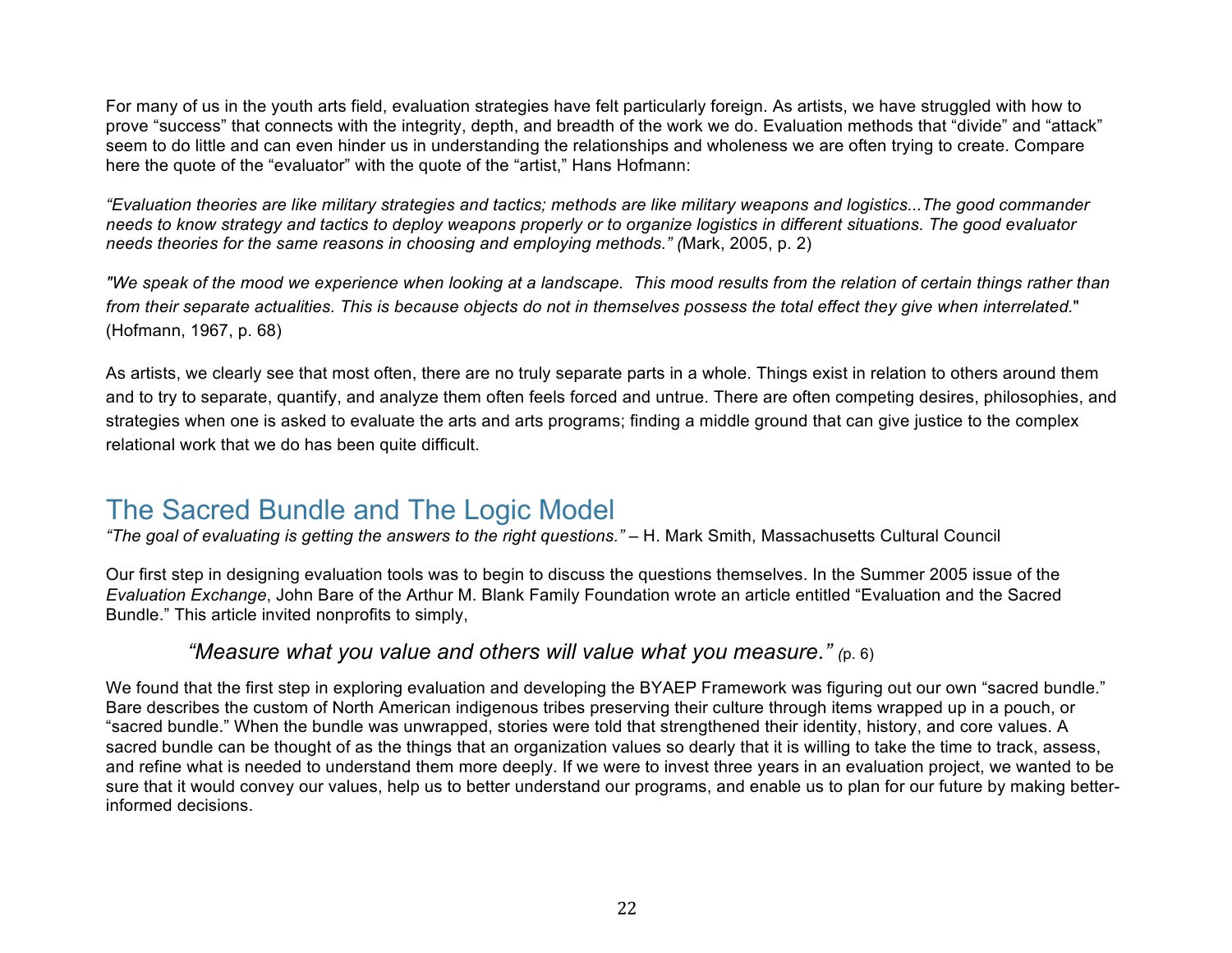In order to transform evaluations from a measuring stick of accountability to a tool for learning and analysis, we started by asking the following questions:

- 1. What do we really value and how does this help us tell our story?
- 2. What information do we need to show we value this?
- 3. How can we assess how well we value it? How we can improve?
- 4. How do we show that our part of the world is a little better off because of our efforts?
- 5. How can we track this information in short-term, intermediate, and long-term outcomes?
- 6. Who is going to use this information and how?

To begin to answer these questions, we went to our logic models. Using the logic model is an efficient approach to understanding your program, planning your activities, assessing the indicators for your outcomes and seeing how you might evaluate them. For those unfamiliar with this tool, a logic model is a snapshot of how your program works. You create this picture by looking at the needs and goals of your constituents and at how your program produces the outcomes you want to achieve. It is important to note that many urban youth have particularly complex and challenging home and school lives. We recognize that in evaluating a program's impact, the logic model is a powerful tool; however, it is not meant to oversimplify cause and effect or to devalue other influences in a young person's life.

One of the requirements of becoming a BYAEP collaborator was that an organization have a history (at least eight years) of assessing its programs and that it employs a logic model as the basis of its evaluation plan. To help us discover our commonalities and some of our differences, we revised and compared logic models, finding remarkable similarities. It became clear that all collaborating organizations helped youth build success in three main outcome areas: their skills of expression and art (I Create), their ability to look at themselves (I Am), and their ability to form connections with the wider world (We Connect). The following page contains a template you can use to create a logic model. If this is new to you or you want further information, please see the list of resources at the end of this Handbook for great on-line planning tools that include logic models.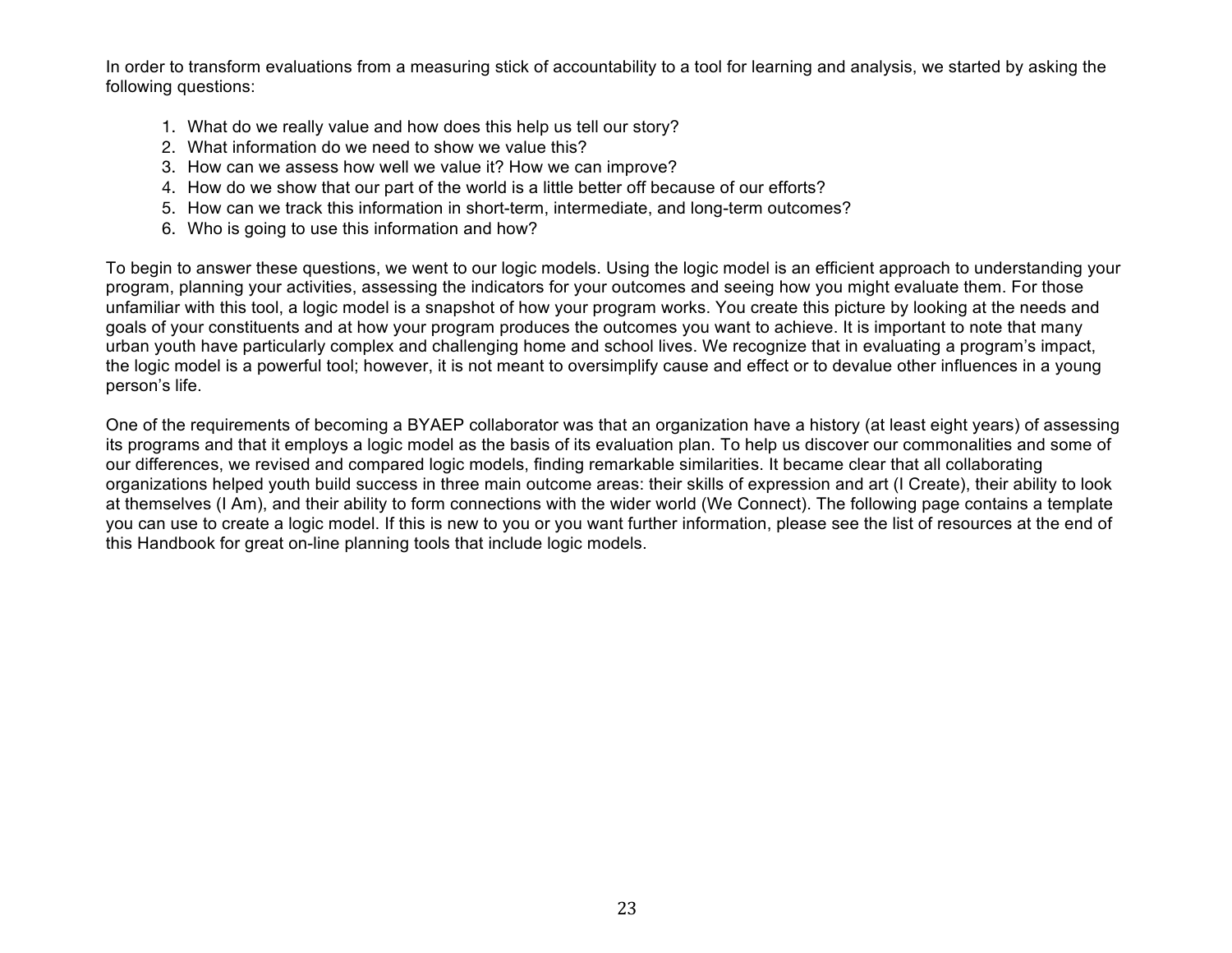### LOGIC MODEL

This is a template that can be used for your organization's logic model. It asks the questions: Why are you doing what you are doing, how are you doing it, and what do you want to have changed as a result of doing it? What will be changed because of your programs?

| <b>Organization and Mission:</b>                                             |                                 |                                      |                                                                                        |                                                                                                                                                                                                                                                                          |  |  |  |  |  |
|------------------------------------------------------------------------------|---------------------------------|--------------------------------------|----------------------------------------------------------------------------------------|--------------------------------------------------------------------------------------------------------------------------------------------------------------------------------------------------------------------------------------------------------------------------|--|--|--|--|--|
|                                                                              |                                 |                                      |                                                                                        |                                                                                                                                                                                                                                                                          |  |  |  |  |  |
| <b>Conditions</b><br>(The way it is                                          | <b>Inputs</b><br>(What you      | <b>Activities</b><br>(Your programs) | <b>Outputs</b><br>(Things that can be                                                  | <b>Outcomes</b><br>(The way you want it to be)                                                                                                                                                                                                                           |  |  |  |  |  |
| now)                                                                         | invest in)                      | and services)                        | counted)                                                                               |                                                                                                                                                                                                                                                                          |  |  |  |  |  |
| Current<br>conditions,<br>challenges, and<br>needs                           | <b>Resources</b><br>Constraints | Programs and<br>services             | Measurable products<br>like<br># of sessions held<br># of participants<br>$#$ of hours | Results showing increased skills,<br>positive behaviors, knowledge,<br>beliefs, improved condition and status<br><b>Short term:</b> What you expect to see<br>during your program<br>Intermediate: What you want to see<br>Long-term: What you hope to<br>eventually see |  |  |  |  |  |
| Theory of Change: If we do thisthen we are looking for this change to happen |                                 |                                      |                                                                                        |                                                                                                                                                                                                                                                                          |  |  |  |  |  |
|                                                                              |                                 |                                      |                                                                                        |                                                                                                                                                                                                                                                                          |  |  |  |  |  |
|                                                                              |                                 |                                      |                                                                                        |                                                                                                                                                                                                                                                                          |  |  |  |  |  |
|                                                                              |                                 |                                      |                                                                                        |                                                                                                                                                                                                                                                                          |  |  |  |  |  |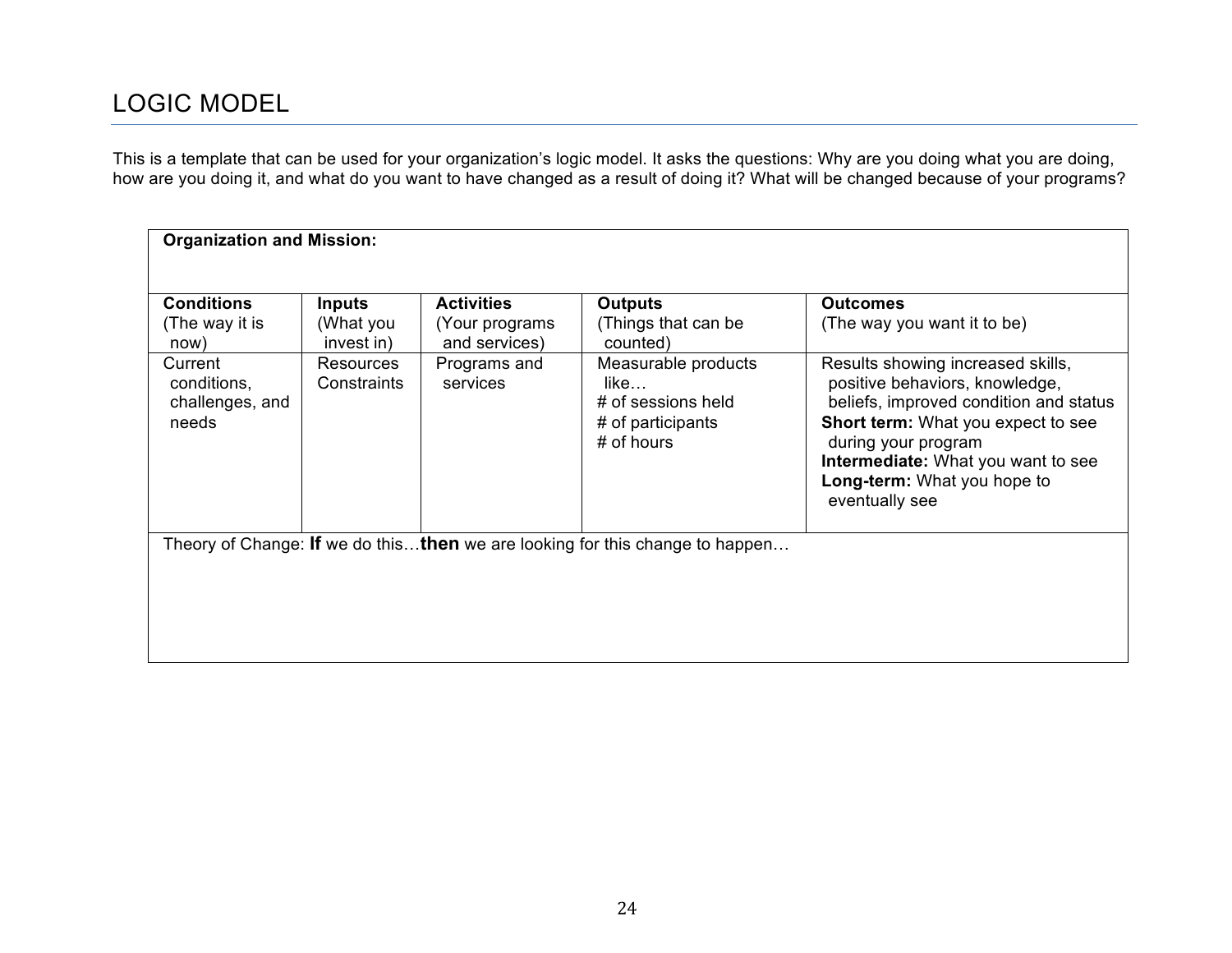## The Need for a Youth Arts Development Framework

*"!we are calling for the field to move beyond the current state of 'dueling frameworks.' We think we need an overarching structure within which all of us can find our place–within which we can each articulate what we can contribute to making meaningful change and learning from it, on the ground, in diverse communities."* (Corporation for Public/Private Ventures, 2000, p. 299)

During the first year of our project we researched many frameworks from the fields of out-of-school time, youth development, and social science, hoping that we could find a framework that fit our needs and values. After several months of research, we could not find a framework to adequately describe arts-based youth development programs. We decided that we needed to borrow from the fields of youth development, arts education, and out-of-school time, while drawing upon our own wealth of experience to give a voice to the youth arts development field.

We needed a framework that encompassed our whole identity. We required:

- o Easy access for directors of youth arts development programs
- o Availability on the web with links, tools, research etc., giving the potential and encouragement to build the field through contribution
- o A common language
- o Usable evaluation tools for assessing:
	- Youth's perceptions of themselves
	- Program quality and youth satisfaction with the programs
	- Longer-term outcomes through alumni evaluations
	- Creative evaluation tools for youth self-expression and demonstration of our program's results

We spent the first year formulating our short-term, intermediate, and long-term outcomes based on our collective experience working with youth. We also created side-by-side comparisons with other models. We were able to find ten strong youth development frameworks and we were particularly inspired by *Community Programs to Promote Youth Development* by the National Academies of Sciences (2002) and the comprehensive longitudinal study entitled *Finding Out What Matters for Youth: Testing Key Links in a Community Action Framework for Youth Development* (Gambone, Klem, & Connell, 2002)*.* Additionally, The Protective Risk Factors, the 5C's Youth Development Framework, the Forum for Youth Investment, and the Search Institute's Internal Assets all played a role in inspiring the development of the BYAEP Framework. The following chart gives one example of these comparisons.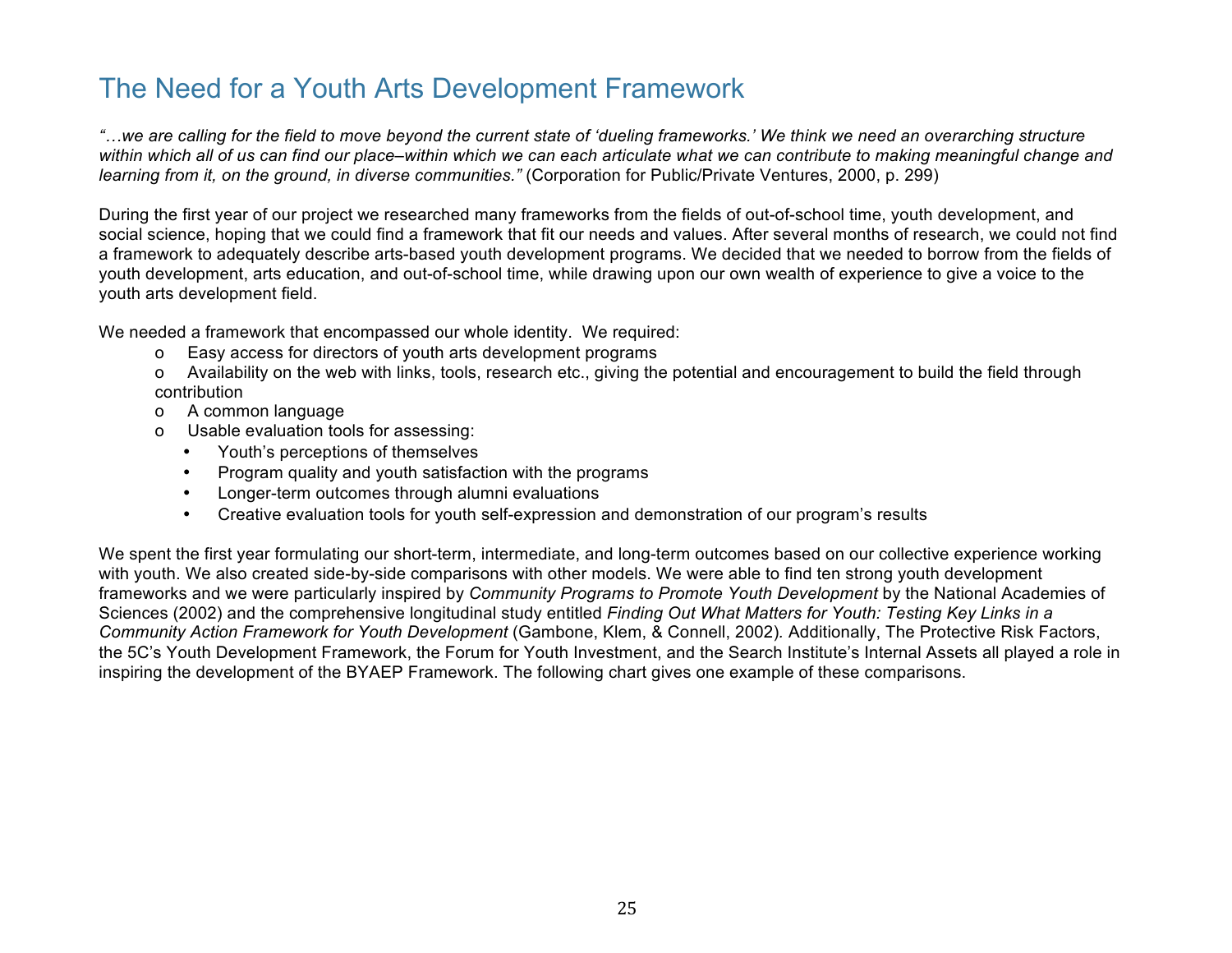## How the BYAEP Model Compares to Four Other Models

| <b>BYAEP</b><br><b>FRAMEWORK:</b><br><b>Short-Term</b><br><b>Outcomes</b> | <b>The Protective Risk</b><br><b>Factors</b>                                                                                                                          | The 5 C's Youth<br><b>Development Framework</b>                                                                                                                                                                                       | The Forum for Youth<br><b>Investment Ready by</b><br>21 - Outcome Areas      | Search Institute's Internal<br><b>Assets</b>                                                                                                                 |
|---------------------------------------------------------------------------|-----------------------------------------------------------------------------------------------------------------------------------------------------------------------|---------------------------------------------------------------------------------------------------------------------------------------------------------------------------------------------------------------------------------------|------------------------------------------------------------------------------|--------------------------------------------------------------------------------------------------------------------------------------------------------------|
| <b>I CREATE</b>                                                           | • Value on achievement<br>• Liking and perceived<br>competence in activity                                                                                            | Competence<br>Positive view of one's<br>actions in specific areas<br>including social, academic,<br>cognitive, and vocational                                                                                                         | Ready for College:<br>Learning<br>Ready for Work:<br>Working                 | • Achievement motivation<br>•School engagement<br>• Planning and decision<br>making                                                                          |
| I AM                                                                      | • Positive attitude toward the<br>future/future expectations<br>• Models for conventional<br>behavior<br>•Controls against deviant<br>behavior                        | <b>Confidence</b><br>The internal sense of overall<br>positive self-worth and self-<br>efficacy, identity, and belief<br>in the future<br><b>Character</b><br>Respect for societal and<br>cultural rulesa sense of<br>right and wrong | Ready for Life: Thriving                                                     | • Integrity<br>• Honesty<br>•Responsibility<br>• Restraint<br>• Personal power<br>•Sense of purpose<br>·Self-esteem<br>• Positive view of personal<br>future |
| <b>WE CONNECT</b>                                                         | •Sense of acceptance and<br>belonging<br>•Neighborhood resources<br>•Interested and caring adults<br>• Ability to work with others<br>• Ability to work out conflicts | <b>Connection</b><br>Positive bonds with people<br>and institutions<br>Caring<br>A sense of sympathy and<br>empathy for others.<br><b>Contribution: This 6th C is</b><br>present when the above 5<br>are present                      | Ready for Life:<br>Connecting<br>Ready for Life: Leading<br>and Contributing | •Caring<br>• Equality and social justice<br>•Interpersonal competence<br>•Cultural competence<br>• Peaceful conflict resolution                              |